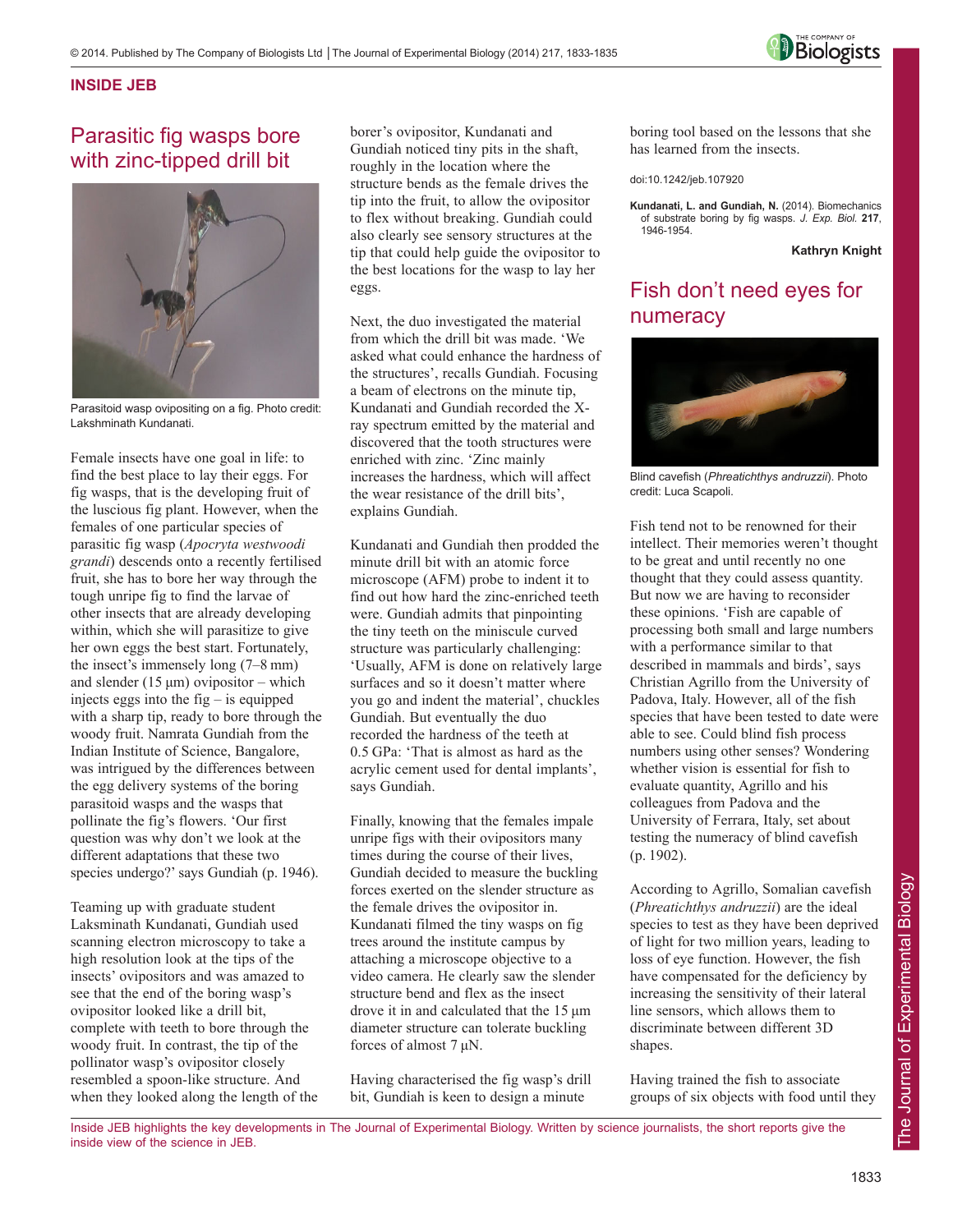automatically gravitated towards the groups – even when food was no longer present – the team then tested whether the fish could distinguish between clusters of six and two objects; which they did. However, the team needed convincing that the fish weren't relying on other cues (such as differences between the surface areas of the two clusters or the different volumes occupied) to differentiate between groups with different numbers of objects.

This time the team tested the fish's ability to discriminate between groups of two and four objects, but sometimes they made sure that the two groups had the same surface area, occupied the same volume or were distributed with the same density, while on other occasions they allowed the surface area, volume and density to differ between the two groups. As soon as the team removed the differences between the additional cues, the fish were no longer able to differentiate.

Puzzled, the team wondered whether changing the test conditions (groups of two objects versus groups of four) from the training conditions (groups of two objects versus six) had flummoxed the fish, or whether the fish may simply not have the processing power to differentiate between a small difference of two. The team trained the fish using clusters of two and four objects – where the two clusters had the same surface area, volume and density characteristics – and this time the fish successfully discriminated between the two clusters. 'This represents the first evidence of non-visual numerical abilities in fish', the team says. However, there is a limit to the blind fish's numerical abilities; they were unable to distinguish between groups of two and three objects, suggesting that vision may improve fish's numerical accuracy.

#### doi:10.1242/jeb.107904

**Bisazza, A., Tagliapietra, C., Bertolucci, C., Foà, A. and Agrillo, C.** (2014). Non-visual numerical discrimination in a blind cavefish (*Phreatichthys andruzzii*). *J. Exp. Biol.* **217**, 1902-1909.

**Kathryn Knight**

## Earth worm proportions change as they grow



Juvenile and adult *Lumbricus terrestris* earthworms. Photo credit: William Kier.

Most animals' proportions change as they grow. Human babies are born with massive heads relative to their bodies that scale down as they grow and many young animals look as if they need to grow into their feet. But do earth worms' proportions change as they develop, or are the adults simply scaled up versions of youngsters? And, if the proportions of worms change as they grow, how does that affect their movements? Jessica Kurth and William Kier from the University of North Carolina, USA, explain that unlike most other animals, worms are supported by a hydrostatic skeleton – where a muscular body encases a liquid-filled internal cavity that extends when the muscles contract. They add that little was known about how the proportions of animals with hydrostatic skeletons change, or how growth might affect their ability to burrow. So, Kurth and Kier decided to find out more about how earth worms grow as they mature (p. 1860).

Measuring the vital statistics of the front, middle and rear portions of earth worms ranging from tiny  $(1-3 g)$  juveniles up to fully grown adults  $(3-10 \text{ g})$ , the duo found that the worms' proportions did change as they grew. They became slimmer and the ratio of the worms' length to their diameter increased by as much as 128% at the front end and up to 163% at the rear. But how would the alteration in their physical proportions affect how far the animals could extend their bodies and the forces that they could exert as they burrowed?

Calculating the animals' stride length – worms stretch to move forward by contracting their circular muscles – Kurth and Kier were impressed to see that the longer, thinner adults could extend themselves 117% more than the stumpier juveniles: the adults were able to extend further than if they were simply youngsters scaled up to adult size. However, when they calculated how much force the largest worms could exert on the walls of their burrows compared with the thicker youngsters, the older worms' length did not improve their pushing power. In fact, the forces exerted on burrow walls by the adult worms were the same as those exerted by scaled-up youngsters.

But why don't larger earth worms take advantage of their altered proportions to amplify their burrowing power relative to that of younger worms? Kurth and Kier suspect that this could be due to differences in the way that soil behaves as small and large worms burrow. They explain that larger worms have to displace more soil radially while burrowing, increasing the stiffness of the surrounding soil, possibly making it advantageous for larger worms to be slender to reduce the effort required to heft soil aside. Alternatively, they suggest that smaller worms might be stockier to help them fracture compacted soils. They explain that small marine worms are known to force cracks through mud by expanding the front section of their bodies and they suggest that small earth worms may benefit from a similar advantage when boring through hard soils.

Having shown that older earthworms are not simply scaled up versions of their younger selves, Kurth and Kier are keen to find out how different soil types have affected the worms' burrowing technique.

doi:10.1242/jeb.107938

**Kurth, J. A. and Kier, W. M.** (2014). Scaling of the hydrostatic skeleton in the earthworm *Lumbricus terrestris*. *J. Exp. Biol.* **217**, 1860-1867.

**Kathryn Knight**